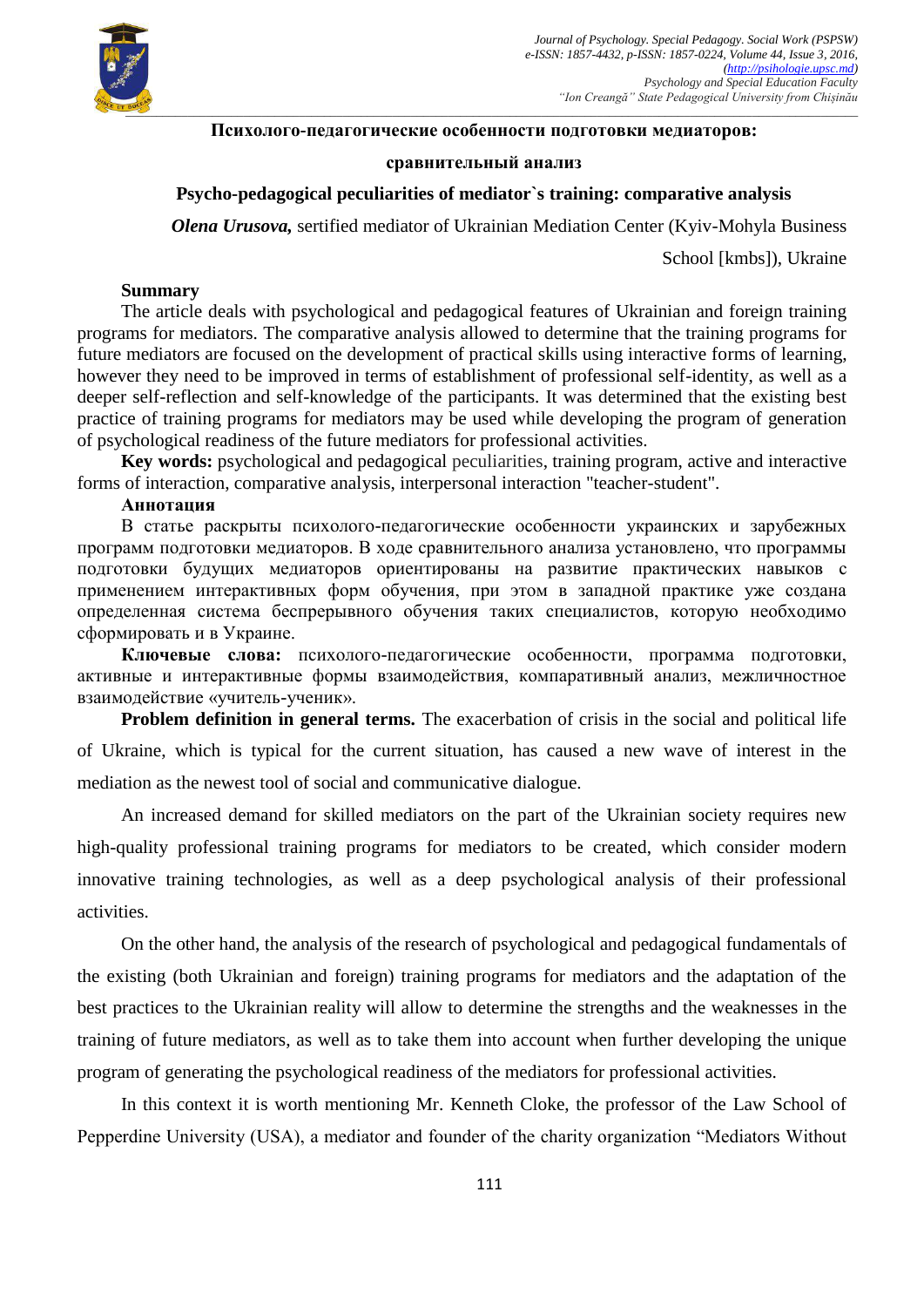

Borders", who notes that the right approach to training of mediators is especially important at the stage of establishment and development of this young science, otherwise, the "wrong actions of a low skilled mediator may not only lead to failure of a particular procedure, but also make a false public impression and sometimes even bring discredit to the whole institution" [4; 15].

From the perspective of the European integration processes and democratization of the Ukrainian society, the implementation of training programs for mediators is required today by the high school as well. Development of the mediation competency will allow increasing the skill level of lawyers, social workers, schoolteachers, future diplomats. This will definitely positively influence the level of services they provide.

The main condition for further implementation of effective mediation technologies into Ukrainian society is the investigation of psychological and pedagogical fundamentals and laws of development of high-quality training programs for mediators including modern innovative training technologies and advanced western experience.

**The objective of the article** is to proceed with a comparative analysis of the psychological and pedagogical features of Ukrainian and foreign training programs for future mediators; the results thereof may be used when drawing up future programs of such kind.

**Review of recent research and publications.** The research of the problems of training mediators dates back to the 70-s of the XIX century. The buildup of the ideology of mediation training has been significantly influenced by the dynamic model of "professional development" of the Americans Lang M. and Taylor A., where the authors have provided the integration of science and practice into the further development of the mediator in terms of continuous professional training [11]. The contribution of the following Americans: Isenhard M., Spangle M., Ch. Moore, Lund M., Canadians: Picard C., Beer J., Stief E., Austrians: Mehta G., Ruckert K., Duss-Von Werdt J., Brit Richbell D. and many others' into the development of the aforesaid topic should be specified as well.

The following modern Ukrainian scientists deal with the establishment of professional training for mediators: N. Haiduk, A. Girnyk, N. Grishyna, O. Demidovich, G.Yeremenko, V. Zamnius, V. Zemlyanskaya, R. Koval, B. Leko, A. Cherepukhina etc.

**Statement of the main material.** The modern Ukrainian science of psychology considers the psychological structure of training activities as a reflexive control of student's activities (i.e. training) on the part of the teacher. The central core of such a reflexive control in the system "teacher-student" appears the task to "make the student become an active participant in his/her own activities, as well as to develop the self-management ability with respect to his/her own learning." [10; 95].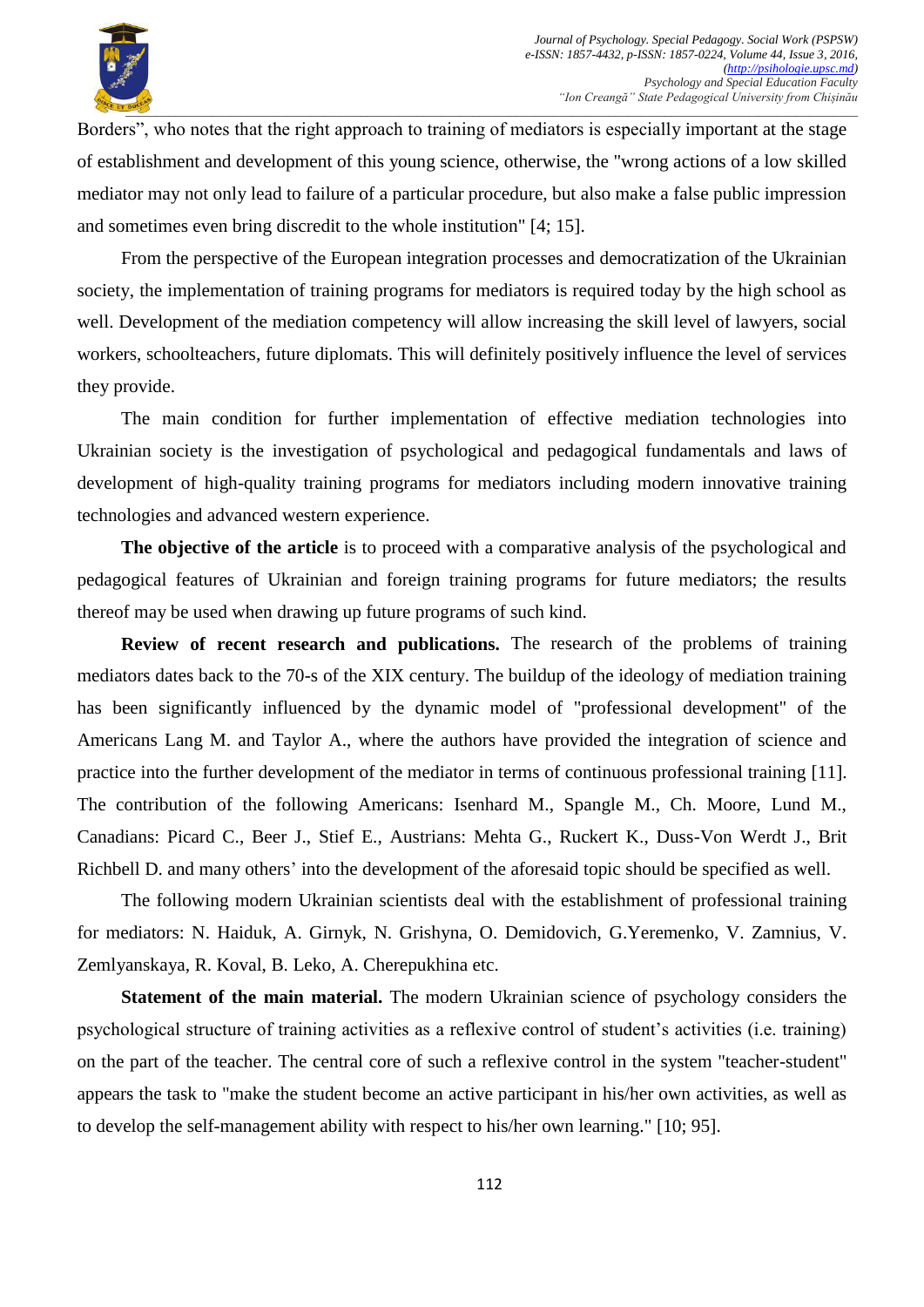

In fact, the point of issue is that the modern programs of professional training of a new generation specialists, first of all, modern methods of training adults, must provide the solution of educational and cognitive tasks on the basis of a creative interaction of a teacher and a student in the "subject-to-subject" interaction system. The recipient of information (student) in such a system shall be considered as an active party that influences the creation and transfer of information him-/herself. The point of such interaction is the exchange of information, transfer of social experience, creation of conditions for the development of students' motivation to study and to improve their creative potential.

We can observe this approach to the psychological structure of the training activities in the Ukrainian and foreign training programs for mediators. Certainly, the educational training in mediation has its differences in each country, taking into account the socio-economic environment, where the mediation is being developed as an institution. Thereat we shall briefly stop on the general features of each separate approach to training activities in the Ukrainian and foreign practices of mediation.

It should be noted that in most countries, the government does not directly regulate the mediation, but does so through the accredited professional institutions (e.g,. The Nederlands Mediation Institute, Bundesverband Mediation e.V., Civil Mediation Council, which combines over 90 professional institutions in the UK, etc.). The main functional direction of such associations is the professional development of mediation, maintenance of registers of mediation and accreditation of institutions providing educational services in this area.

For example, the regulatory authority in the Netherlands – Nederlands Mediation Institute – has certified 13 training programs, however, they all have different content, duration and cost; furthermore, there are no uniform standards to determine the quality of services provided. The average duration of training is 48 hours.

Besides the short-term training courses, the overall western practice (Austria, Australia, the UK, Spain, Canada, Germany, Poland, the USA, etc.) also offers the higher education system in mediation – bachelor's, master's programs, skill-development training (from 6 months to 1 year), as well as research and practice activities. Higher education in the field of mediation comes with the system of organizational psychological and pedagogical components, such as internship, job training, presentation of graduation thesis, as well as a mandatory psychological support of the trainee.

Except for Ukraine, within the recent five years, mediation was legalized in all countries of the former Soviet Union (the Republic of Belarus, Georgia, the Republic of Kazakhstan, the Russian Federation, etc.); in the most countries it provides for a certain standardization of professional training programs for specialists.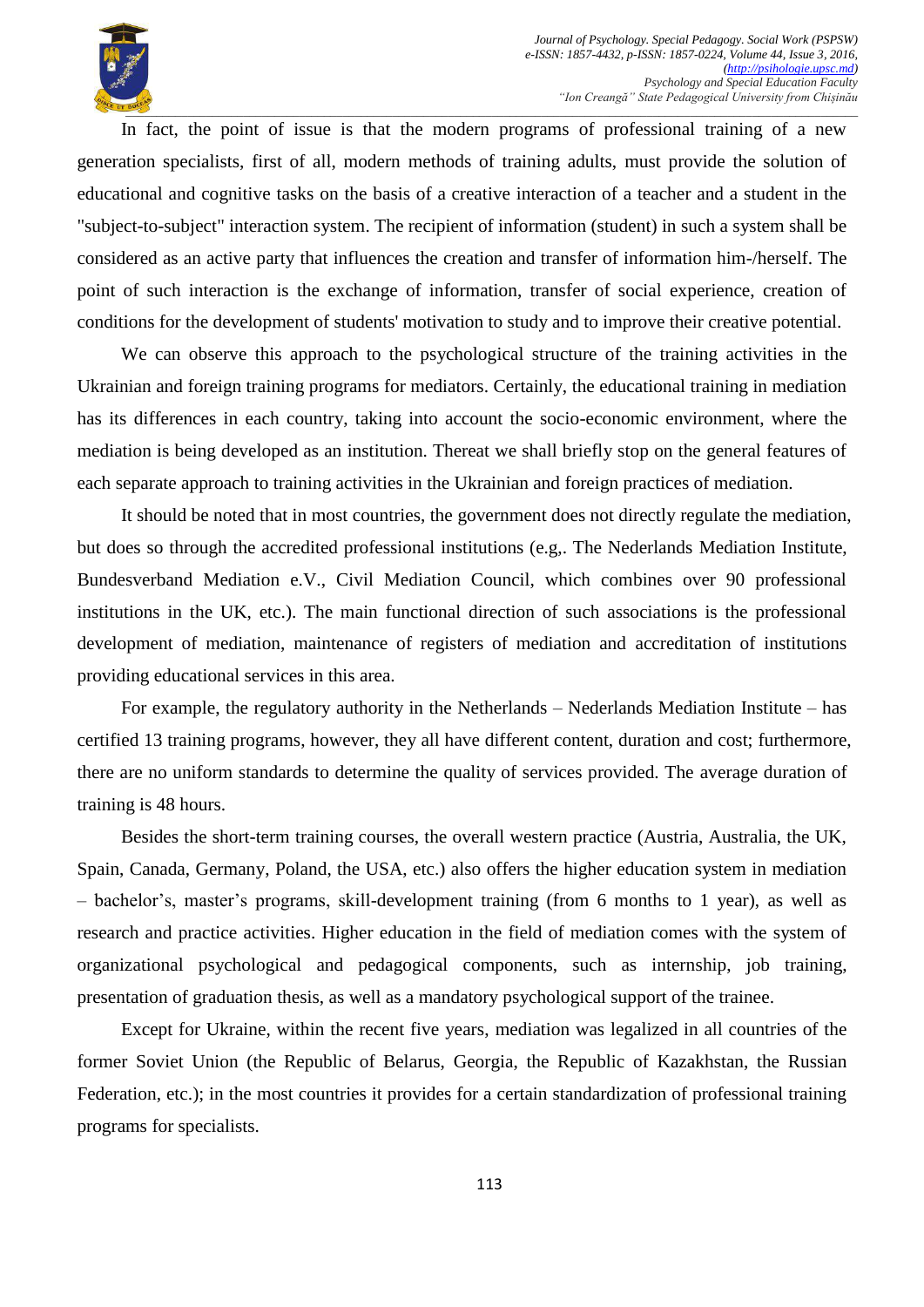

For example, the Typical Russian training program for mediators, approved by the Order of the Ministry of Education of the Russian Federation No 187 dated on 14.02.2011, contains three comprehensive training programs - (1) basic studies, (2) advanced level, (3) training course for coaches in mediation, which is mandatory for all providers of this service [8]. Each program further includes an examination of the result of training, as well as certification. Mediation programs have been included into the training course for lawyers in some higher education institutions of the Russian Federation.

Today, the procedure of training of mediators and the requirements for training programs in the Republic of Belarus have been determined by the Regulation of the Ministry of Justice "About some questions in the field of training in mediation". Not less than 140 hours of additional training have been specified for students with legal education, and not less than 170 hours – for persons with higher education in other fields.

The Mediation Community in Ukraine is represented today by experts in mediation of different level and quality of training. The analysis of the existing information from the official websites of the leading Ukrainian centers for training of mediators clearly shows a different duration of basic skills programs for mediators, as well as their different contents [2; 35]. Professional training programs for coaches and supervisors in mediation are not represented at the Ukrainian market.

Taking into account the cross-disciplinary nature of mediation, its novelty for the Ukrainian society and the lack of legalization thereof, people of different ages and occupations consider obtaining mediation skills as an additional training, personal enrichment and development of new knowledge, which are effective not only in professional occupation, but in personal life space as well.

There are some single cases when mediation was introduced in Ukrainian university programs. It is worth mentioning the uniquely designed model of N. Haiduk and A. Zhuravskyy (2001) for training students in the field of "Social work" for further mediation activities, which was developed at the National University "Lviv Polytechnic" together with the Faculty of Social Work of the University of Manitoba, Winnipeg (Canada) [3]. The psychological and pedagogical components of development of professional competence of social workers in the field of mediation have been determined in the aforesaid model.

Comparative analysis of training programs for mediators clearly shows that the specifics of psychology of training adults are taken into account in each of those. S.D. Maksimenko, an outstanding Ukrainian psychologist, has noted that the main effect of training adults is the generalization and systematization of their practical knowledge, development of mental (in particular, professional) flexibility, presentation of "not functional, but conceptual development, which enriches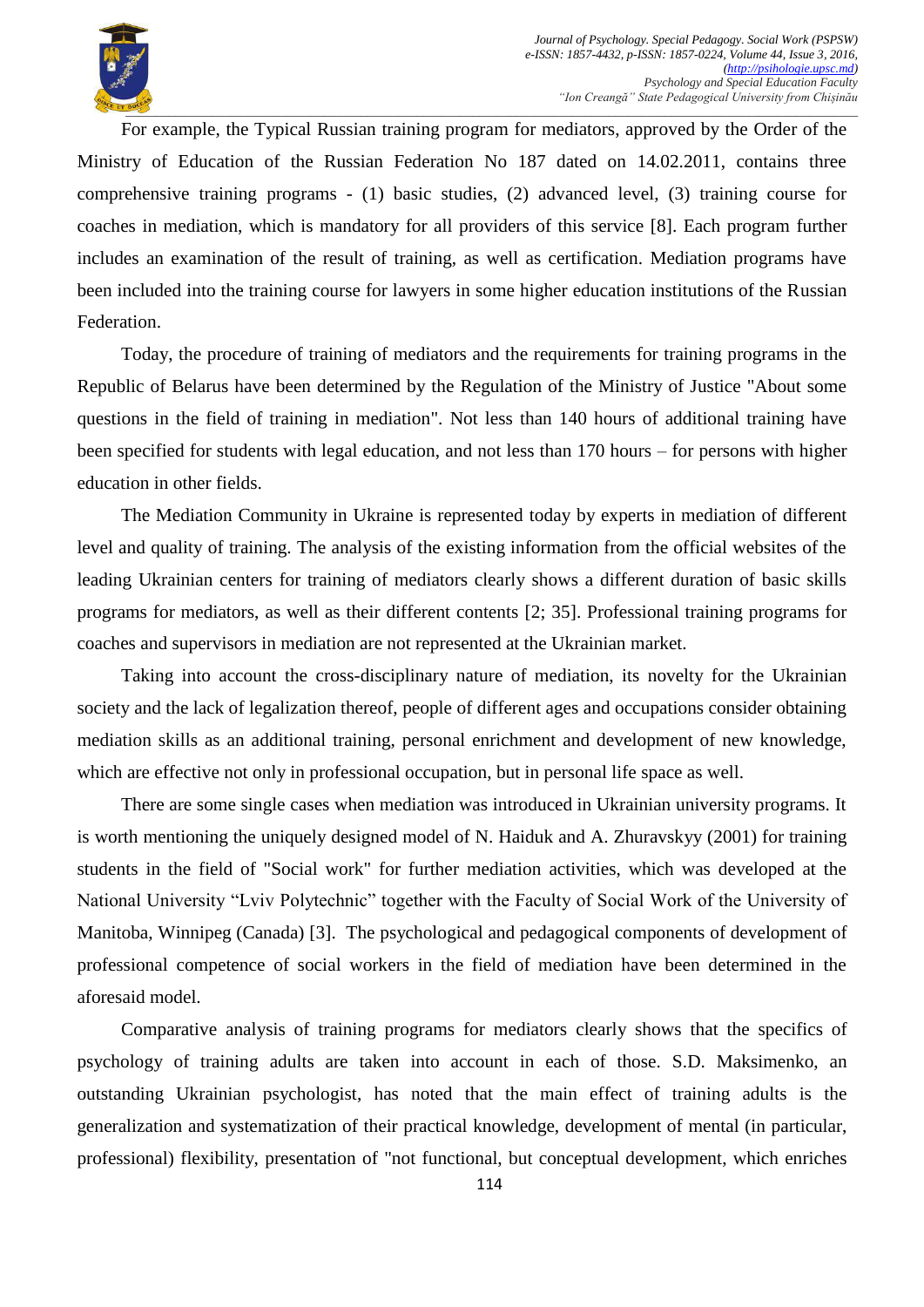

and deepens their ideas and concepts about social realm for further establishment of values, conceptual innovations and individual ideals to enrich own life concept and learning the technologies for its practical implementation" [5; 12].

It should be taken into account that an effective training for adults is only possible when the methods of group analysis, training tasks, in particular of analytical and constructive nature are used, as well as modeling of educational situations using imitation, operational and personal-role-playing games [5; 13].

That is why Ukrainian and foreign training programs for future mediators are focused on practical skills. The practical part of the training makes around 70% of the total course time. Active (interaction "teacher-student") and interactive forms of teamwork are applied in the training programs for mediators. Interactive teaching session (the interaction between the teacher and the student shall be strengthened by interaction directly between the students) shall be held in a small group of students (up to 12 persons), with a further division into smaller groups (up to 4 persons) for role-playing games and the feedback provided from the teacher to the students.

Group training, simulation and supervision are the most popular interactive forms of teamwork; job training, brainstorming, intervision, video lessons (e.g., demonstration of educational films with further analysis of mediation tools and skills), work in dynamic groups (with constantly changing members), educational games, discussions, presentations, exercising are used as well.

In addition, the western practice program provides for a certain number of hours for self-study: formal meetings with colleagues aimed at cooperative mediation practice in case studies and further discussion thereof. There is a special form where the number of hours and the names of the skill training group members are specified; this shall further be taken into account during assessment procedure.

In such a way, the educational activities while implementing the training programs for mediators provide various types of direct communication, which is understood as "interaction between the parties involved into communication relations, when the parties directly take each other, establish contacts and use all available means therefor» [6; 84], such as:

– interpersonal – are typical for a group of students having primary communication and interacting with each other (for example, students while self-study or supervision)

– person-to group – are typical in case of interaction of a group of students with a teacher (observed during lectures or group training);

– intergroup – are typical in case of interaction of two or more people, each of whom is either trying to achieve his/her own goals or to reach agreement on a specific issue. It is important that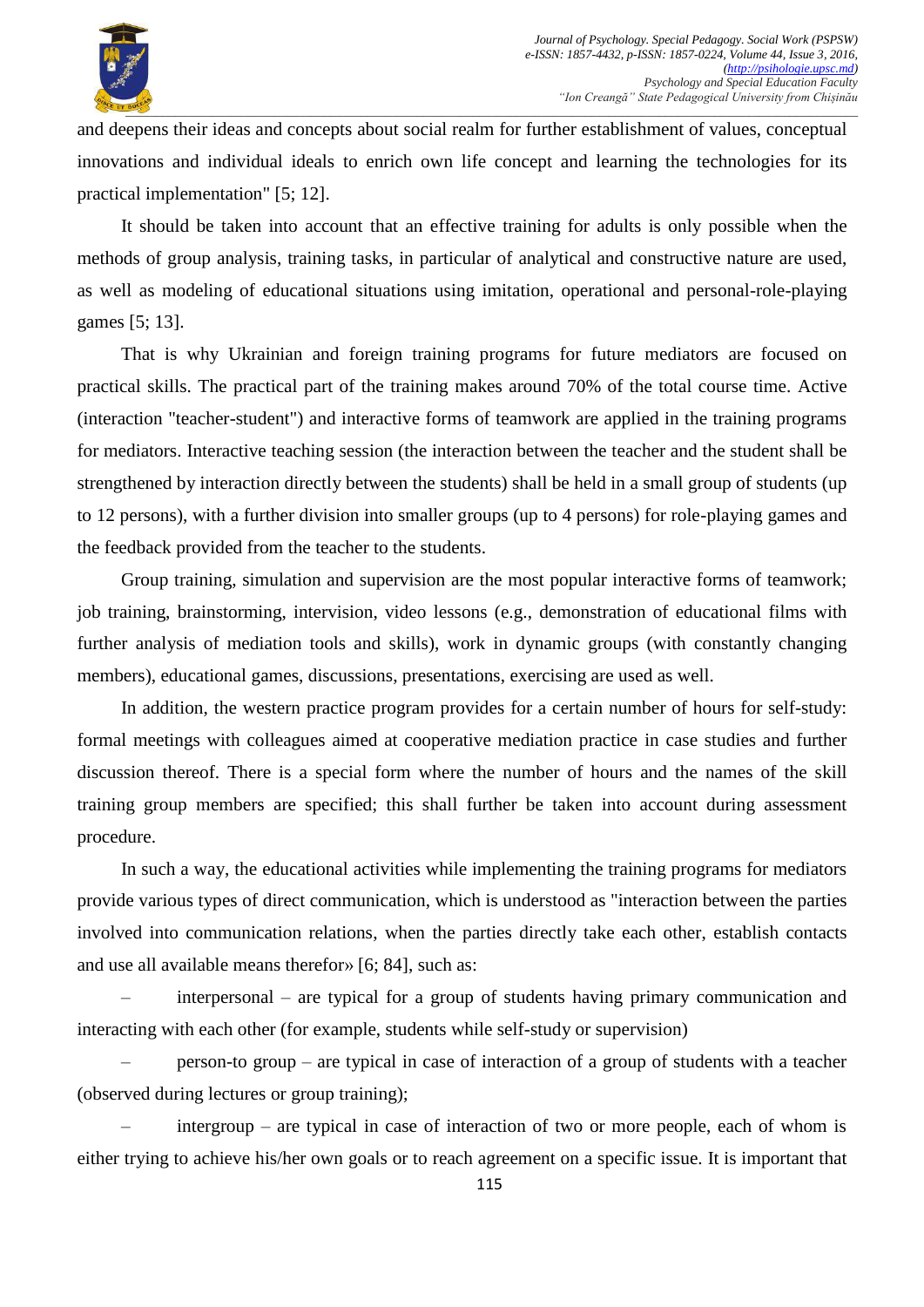

each person of intergroup interaction is in this case a carrier of a group opinion and expresses its interests (while simulation, work in dynamic groups, etc.).

Structural form of the programs is an important psychological and pedagogical key feature thereof: the western practice prefers training mediators in groups by professional learning and skills.

A special attention in the western training programs is given to the requirement to arrange at least one real case study during the supervisory practice. As noted in a typical training program of the College of Mediators, Manchester, the United Kingdom «a simulated meeting is unlikely to provide opportunity for a real life experience» [12; 3]. Individual search for the first client and availability of own real mediation cases during the training period make an important stage in the development of psychological readiness of the trainee to the future professional activity. The trainee obtains the diploma, having a clear idea about the full cycle of mediation system (from searching for clients to settlement principles).

Unlike Western versions, the training programs for mediators in the post-Soviet space, including in Ukraine, are based on studying the algorithm of actions at each stage of the mediation process and a gradual transition from the primary stage to completion. The teacher tries to transmit to the students a specific sequence of actions that must be followed during the mediation process.

It is difficult not to agree with the Russian researcher A.N. Azarnova that using such a method for training specialists provides "only a snapshot of his/her activities "from above" [1; 2], as it does not provide the opportunity to capture the whole variety of colors of psychological mechanisms and features of establishing interpersonal relationships, it also does not provide any analysis of inner mental state and psychological readiness of process participants.

Considering all of the above, we can state that both Ukrainian and foreign training programs for future mediators are full of techniques and tools to develop the skills of the future mediator. However, it is significant that the students stand for strengthening the reflexive-and-psychological approach to educational activities, such as training in action, self-discovery, group reflection, coaching, and feedback. The results of the online survey held in 2015 among 113 experienced mediators from different countries (Australia, Bulgaria, Hong Kong, Israel, India, Spain, China, Holland, Singapore, Slovenia) demonstrated that the respondents believed it was important not only to obtain techniques and methods of mediation process during the training, but also interpersonal skills, observing professional activities of experienced mediators, permanent feedback from the supervisor or coach, extension of reflection of their own feelings [9; 60], which would allow to provide the basis for establishing the psychological readiness of the mediator for further professional activities.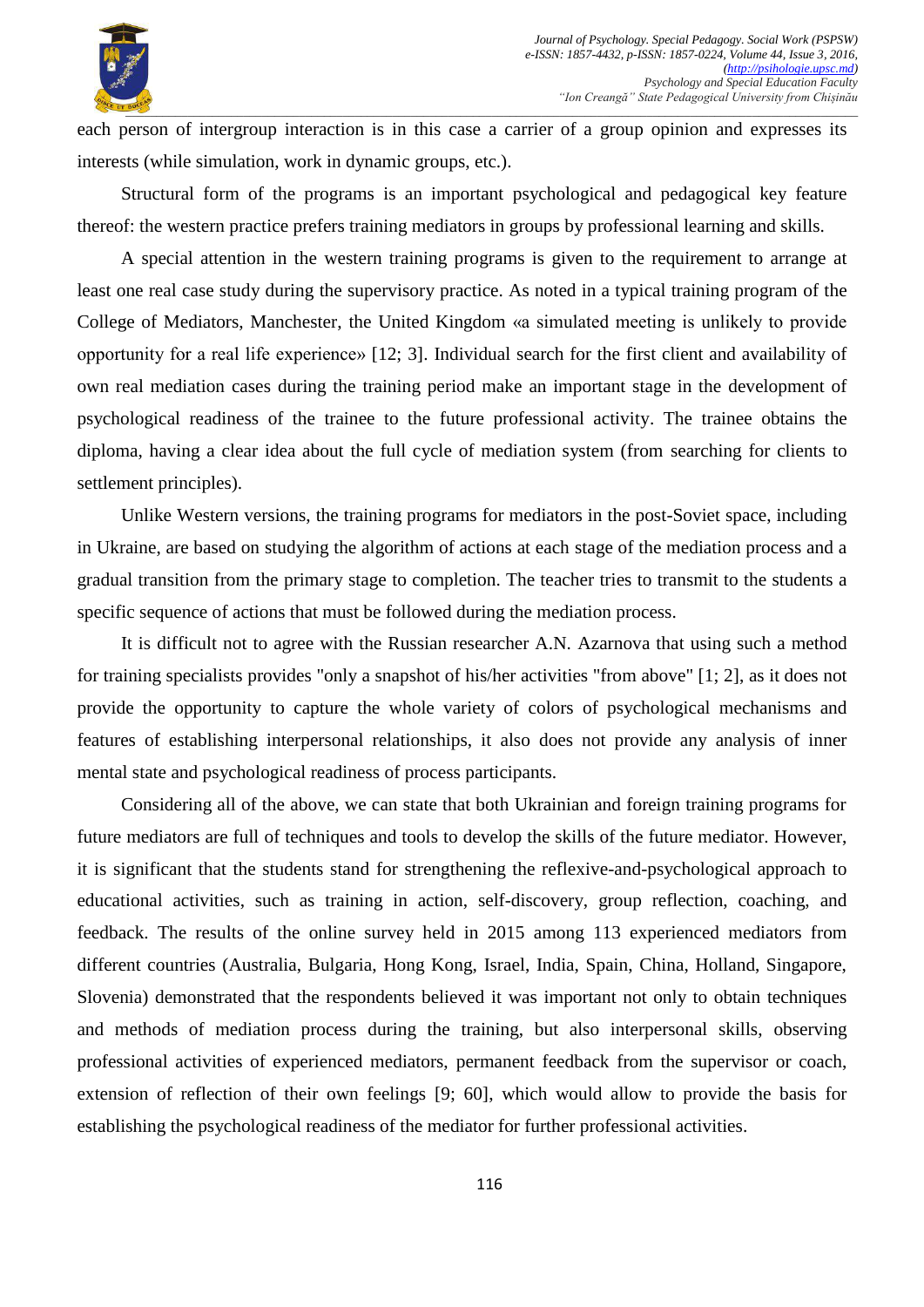

Analyzing the western experience of professional training of mediators on the basis of the methodology and techniques of the leading Austrian company ARGE Bildungsmanagement (that has been implementing the training programs for mediators in Europe since 1999), the Russian researcher G.F. Pokhmelkina notes that an effective system of training of mediators is based on the practical learning of mediation model, is practice-oriented and based on "the experience of self-discovery with a focus on understanding of own culture dealing with conflicts, training of actions in role-playing games and reflexive support of these processes in supervisions" [7; 714]. A special attention is paid at that to the establishment of professional identity of the mediator, i.e. practicing neutrality skills in dealing with the parties, the balance between own mental state and automatic practicing of techniques, etc.

Certainly, it is necessary to consider all of the aspects above while developing own program of establishing psychological readiness of the future mediators for professional activities. However it should be noted that it is not enough to copy the experience of western colleagues only; foreign programs "may determine the direction of improving professional training of similar specialists in Ukraine" [3; 6], but they require national specific nature and the needs of modern reality to be considered and to be corrected afterwards.

**Conclusions and prospects for further research.** Today, the professional education in the aforesaid field should be aimed at creating conditions for and the establishment of professional identity of a young mediator, as well as professional culture and understanding exactly of those elements, which make mediation be a separate branch of science.

For this purpose, the system of continuous training for mediators has been established in the western practice today, which provides for the introduction of a full range of educational work – from standard training programs to solidifying and practicing the skills obtained in the course of case simulations.

However, the comparative analysis of Ukrainian and foreign training programs for future mediators shows that lack of attention is paid in particular to the establishment of the reflectivepsychological approach to educational activities (training in action, self-knowledge, group reflection, coaching, constant feedback, etc.) that directly affects the establishment of psychological readiness of future mediators for professional activities.

Unfortunately, the length of the article does not allow showing all the results of the comparative analysis of the existing professional training programs for mediators; but development of author's program of formation of psychological readiness of the future mediators to further professional activities may be the prospect of further research.